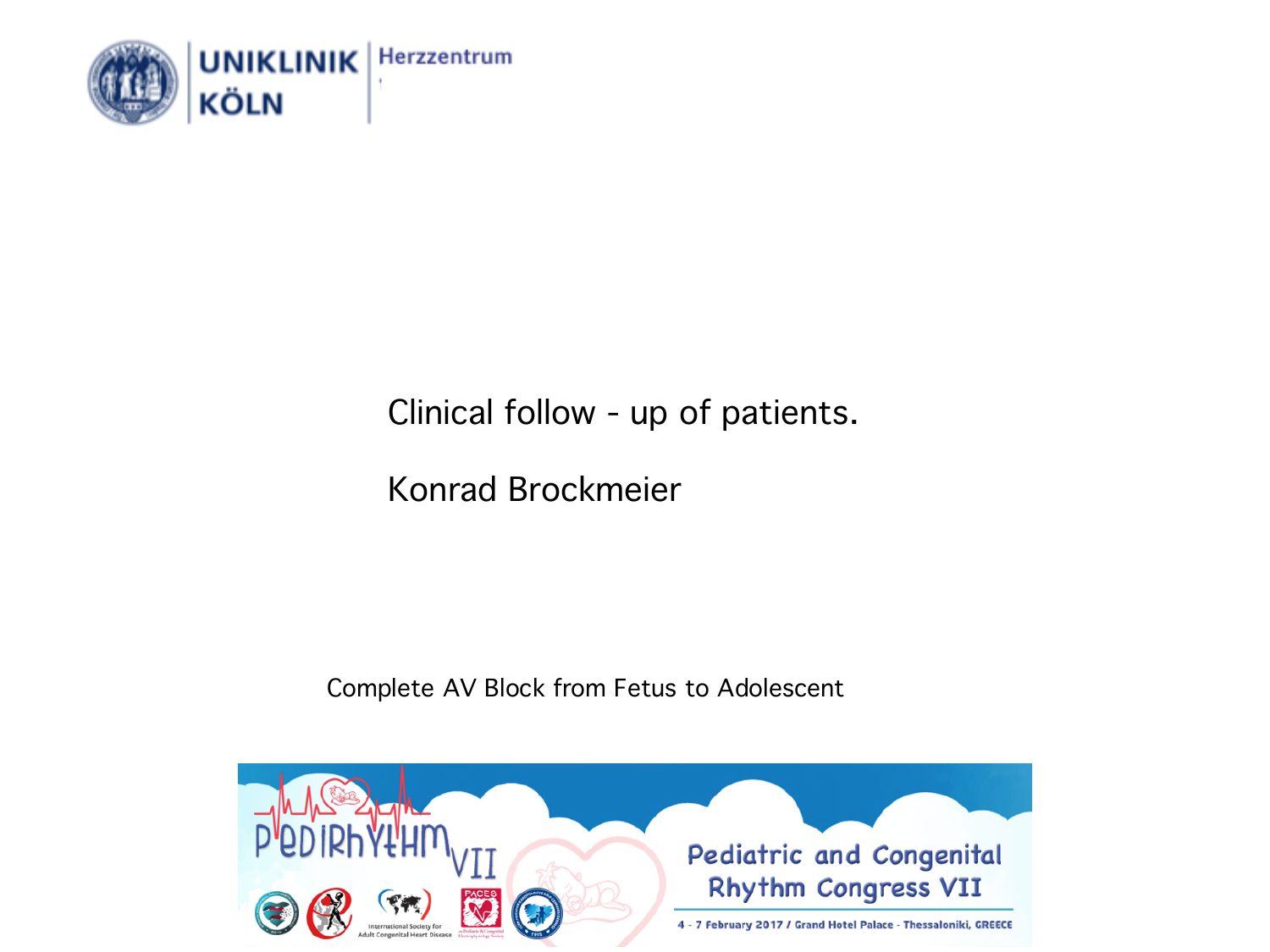

Nothing to disclose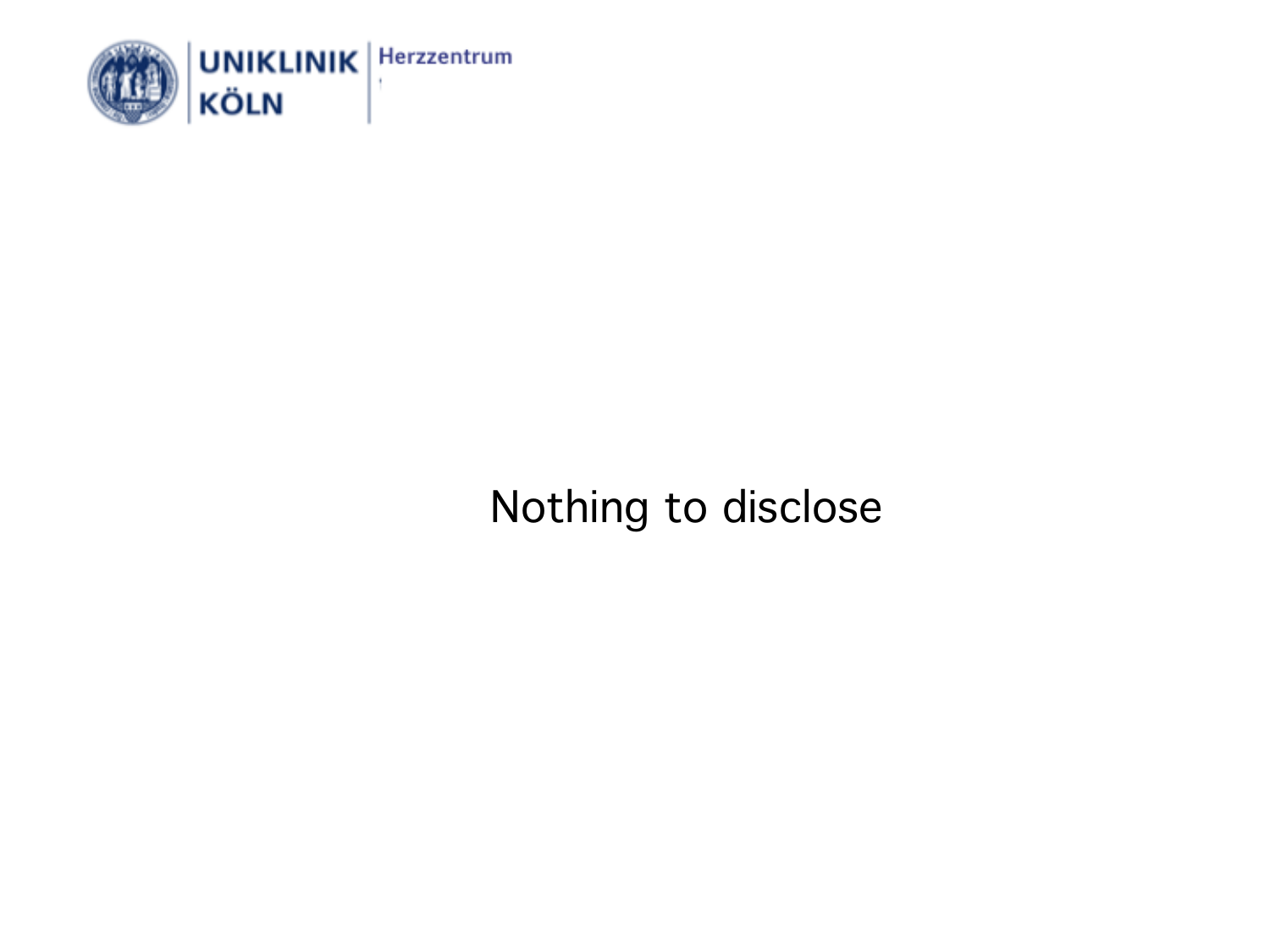

# The clinician is trying to prevent any damage to the patient …once AVB is diagnosed.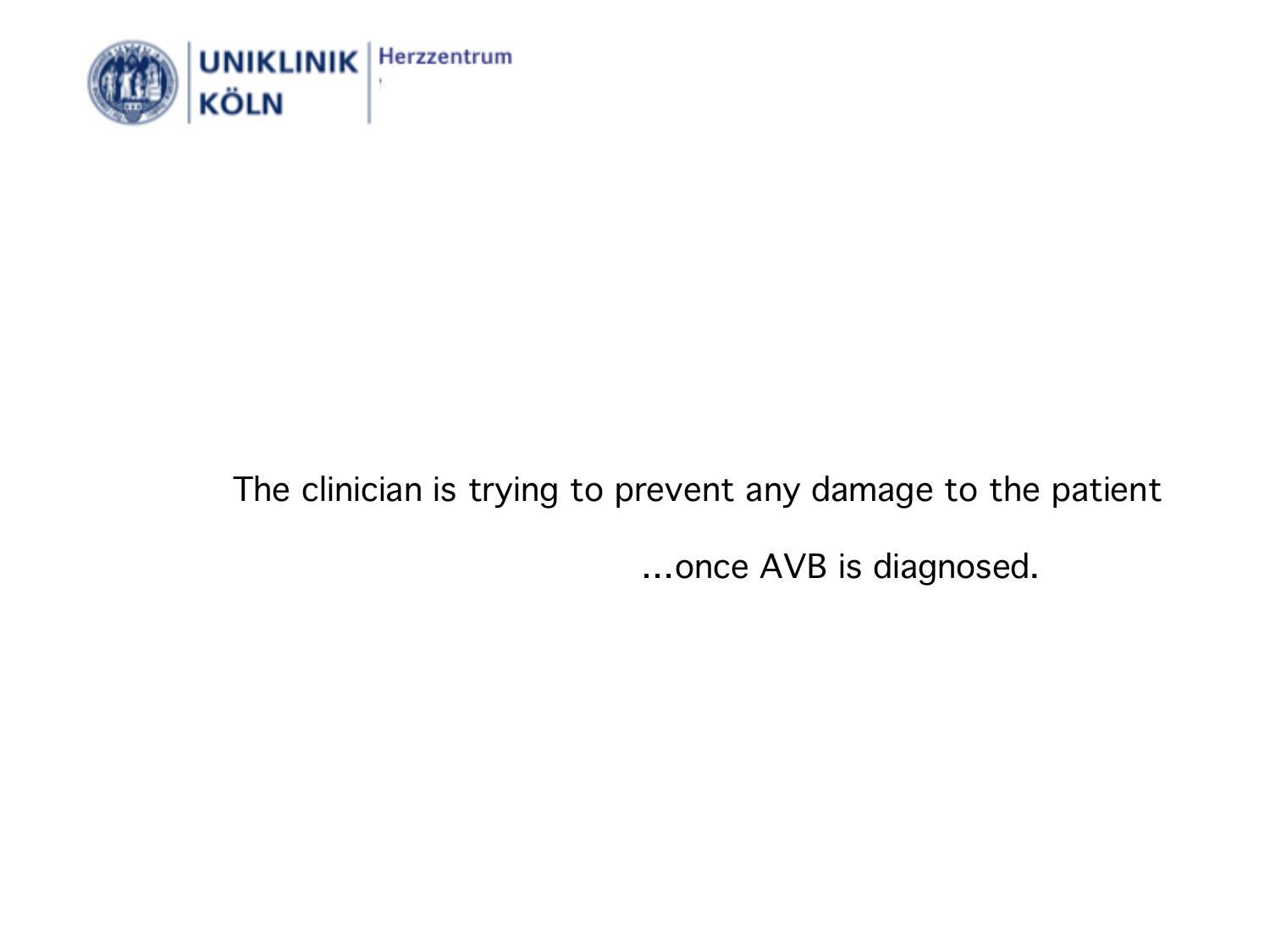

#### Knowledge of the natural history of severe brady-arrhythmias comes from old studies performed before or at the beginning of the PM era.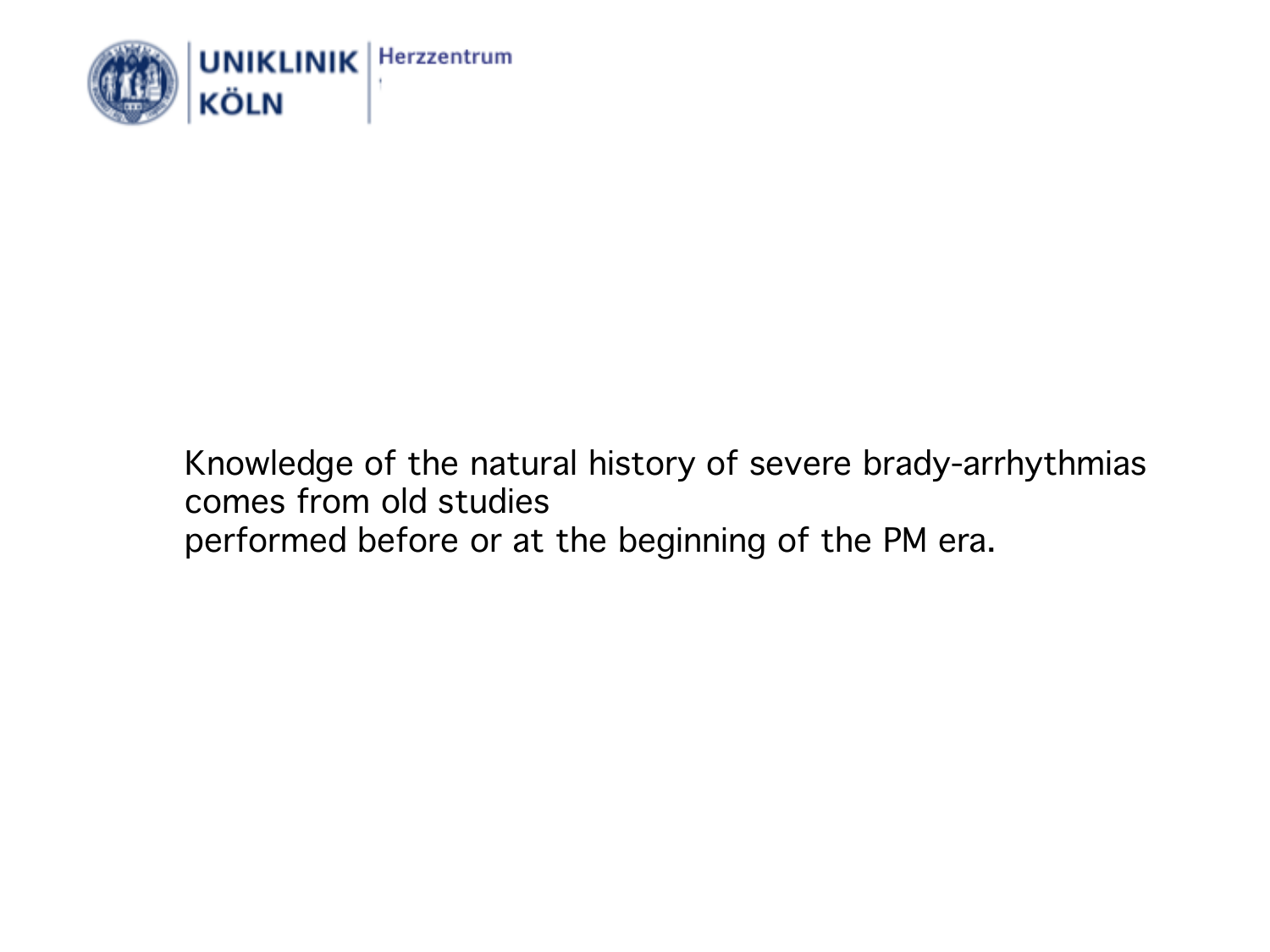

Left untreated, congenital AV block is associated with a fetal and neonatal mortality between 14 and 34 % (outcome of n=55; 1979 - 1989)

*Schmidt KG et al. J Am Coll Cardiol 1991;17:1360–6*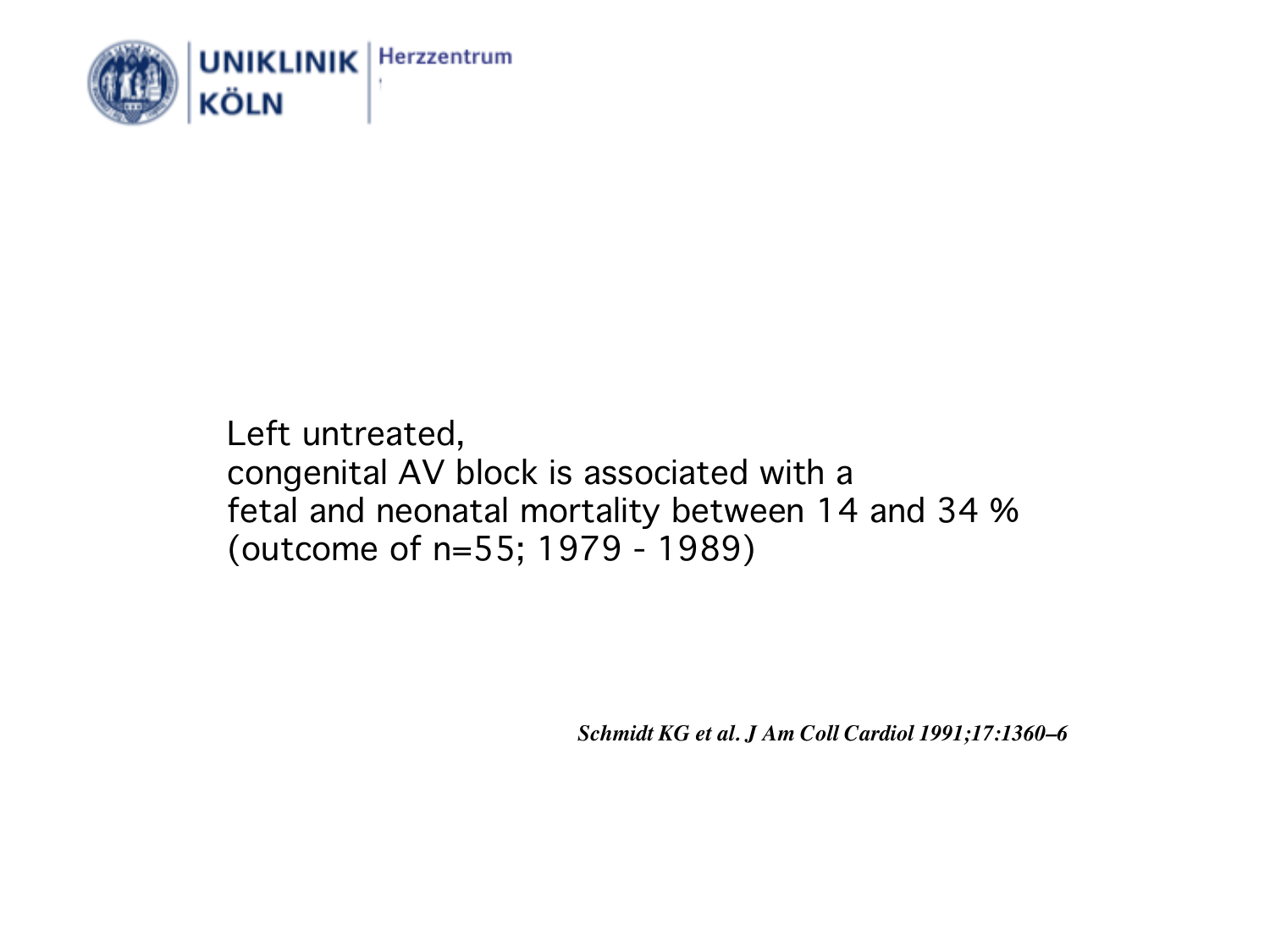

#### Left untreated, fetal or neonatal death correlated significantly with the presence of structural heart defects

Prognosis very poor:

only 4 (14%) of 29 survived the neonatal period.

*Schmidt KG et al. J Am Coll Cardiol 1991;17:1360–6*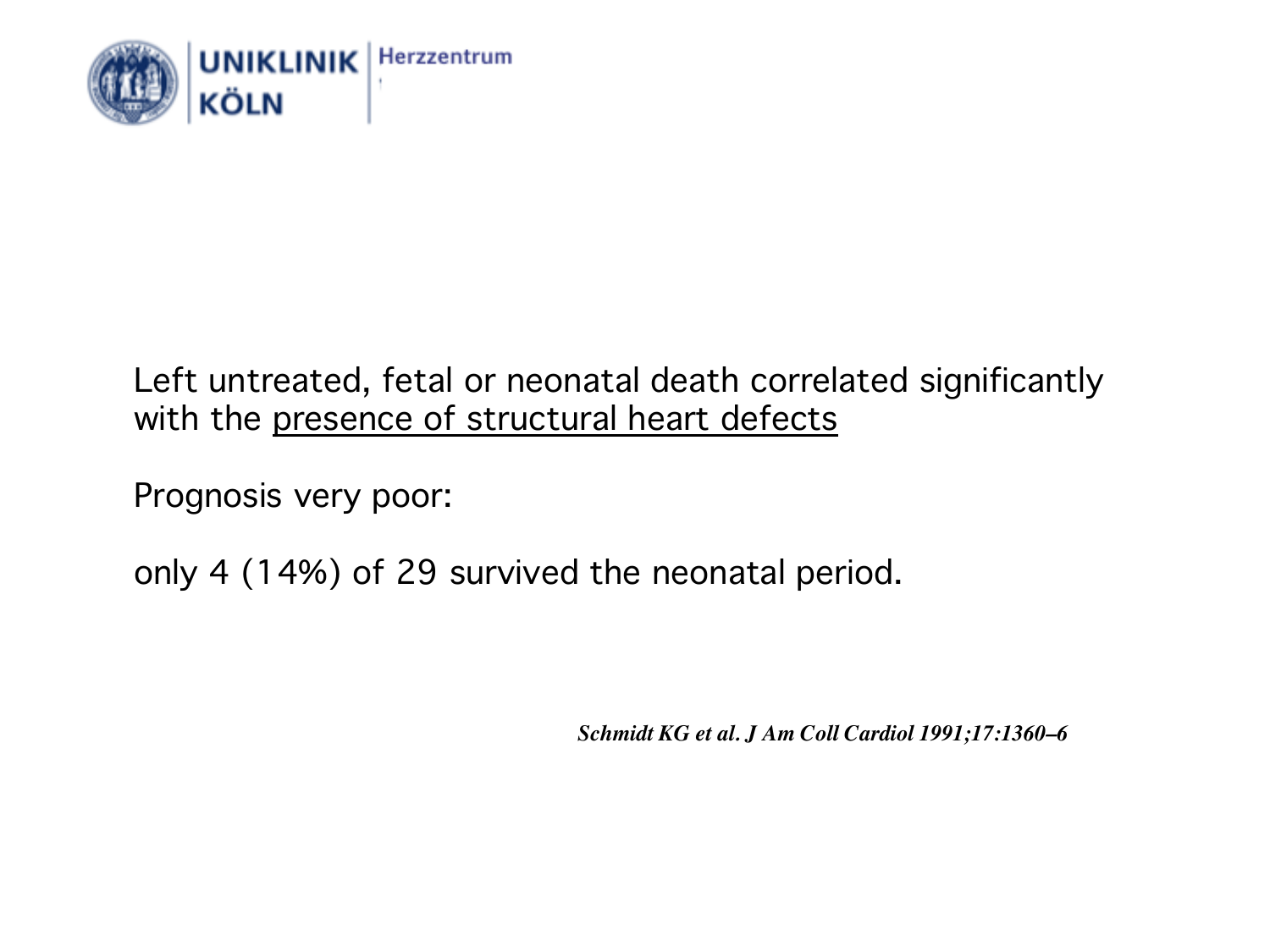

### AVB with structural heart defects

- left atrial isomerism
- atrio-ventricular discordance

*Schmidt KG et al. J Am Coll Cardiol 1991;17:1360–6 Taketazu M et al. Am J Cardiol 2006;97: 720 –724*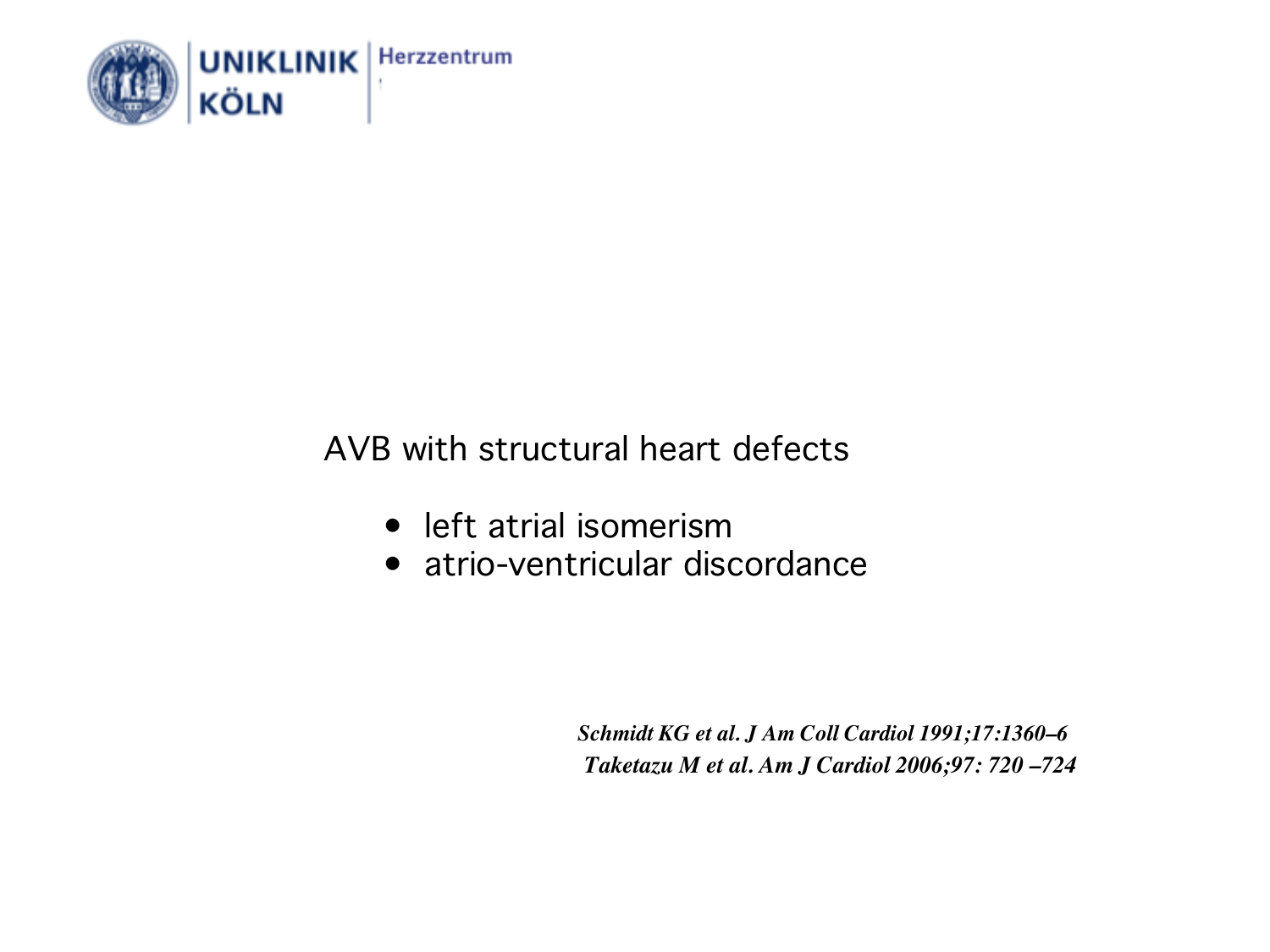

#### The estimated overall mortality in i-AVB without pacing is estimated to be around 8–16 % in infants and half as much in children and adults

Buyon JP et al. J Am Coll Cardiol (1998) 31:1658–66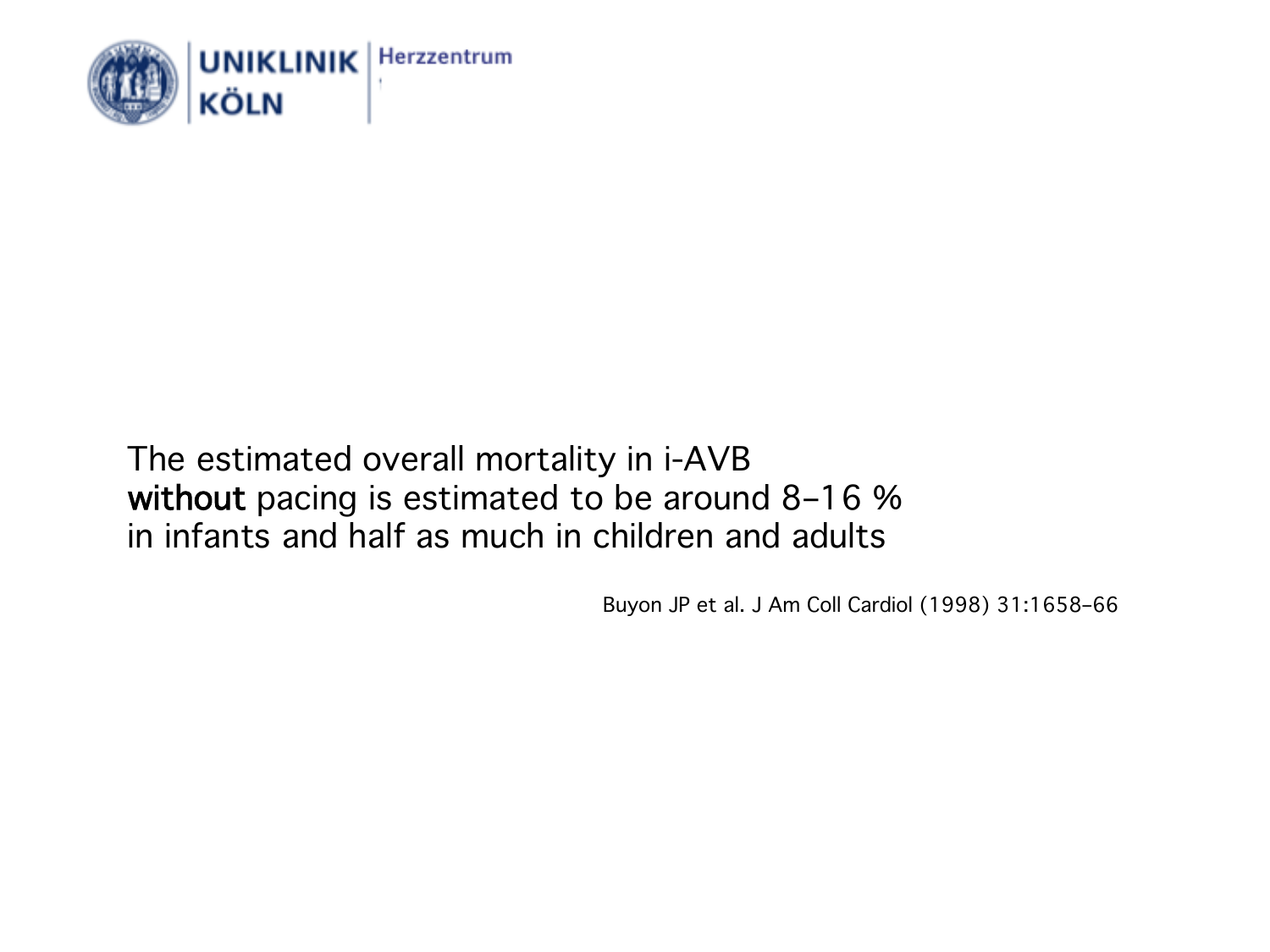

#### Clinical characteristics and outcome of fetal AVB are generally evaluated separately in

- CHD-AVB
- i-AVB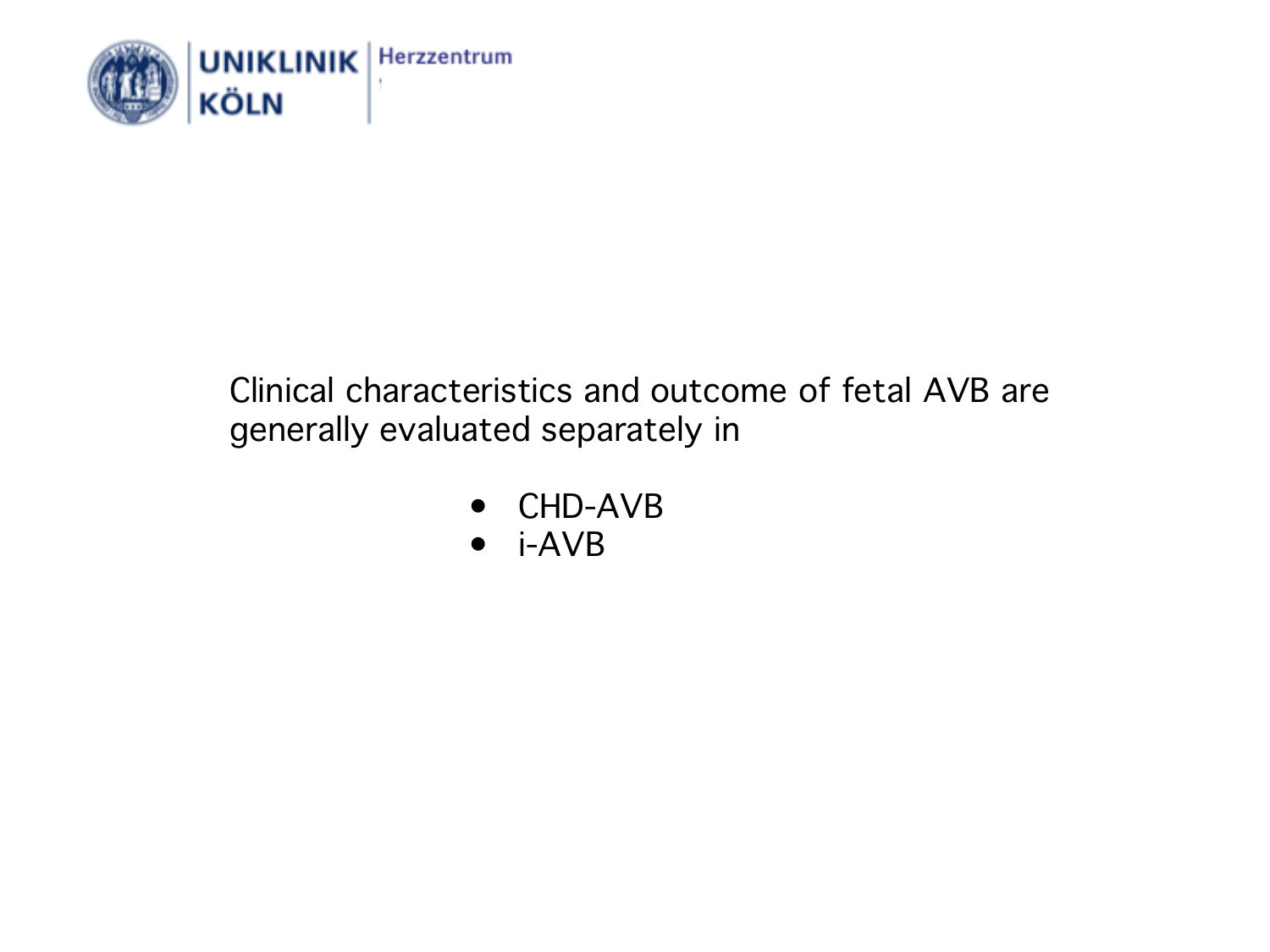

Death in patients with untreated AVB is due to

- heart failure (HF) secondary to low cardiac output
- sudden cardiac death caused by prolonged asystole
- bradycardia-triggered ventricular tachy-arrhythmia.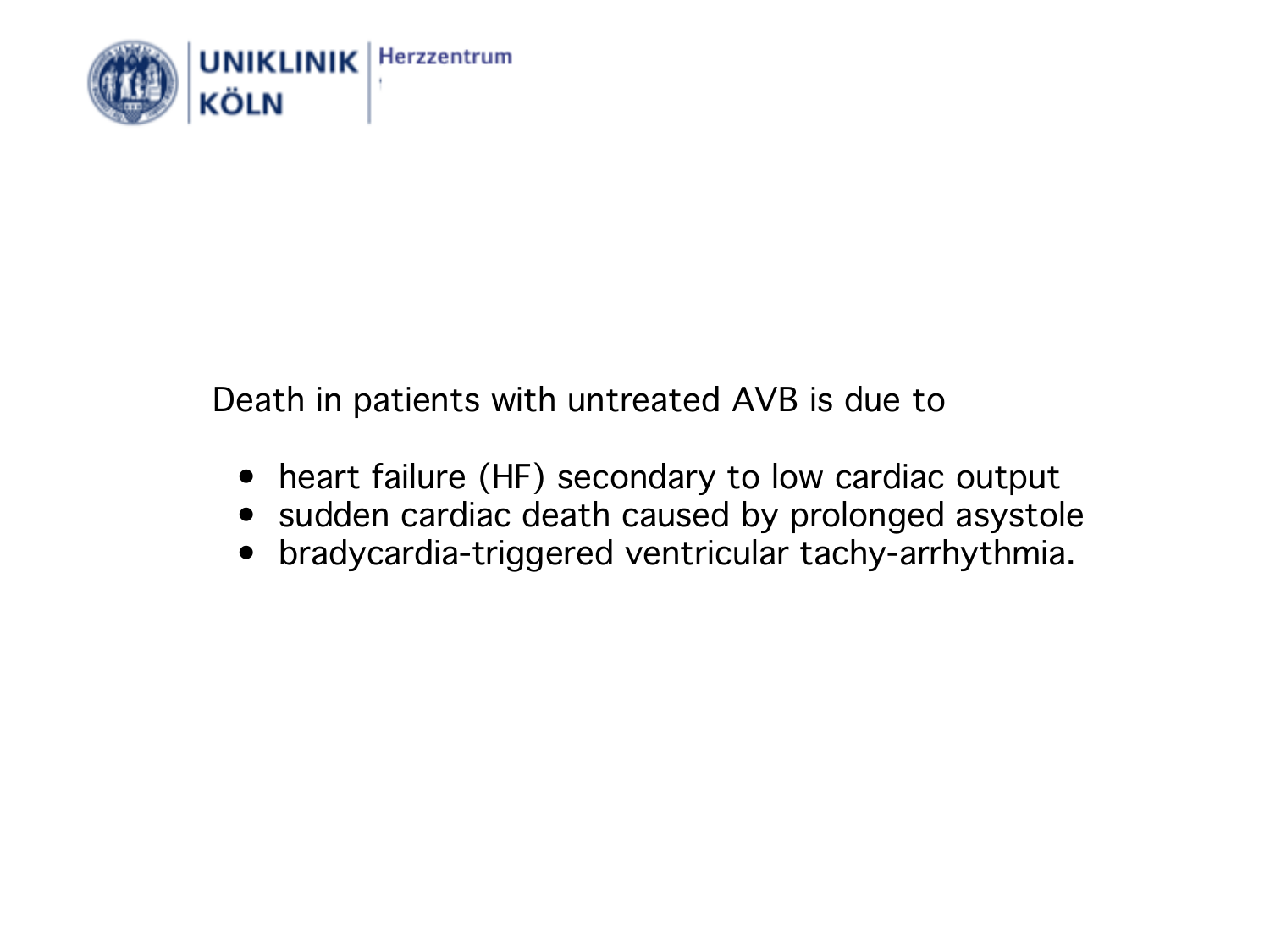

#### Without pacing support, it appears that the slow heart rates and associated higher stroke volumes probably drive the risk

Michaëlsson M, Jonzon A, Riesenfeld T (1995) Isolated congenital complete atrioventricular block in adult life. A prospective study.

Circulation 92:442–9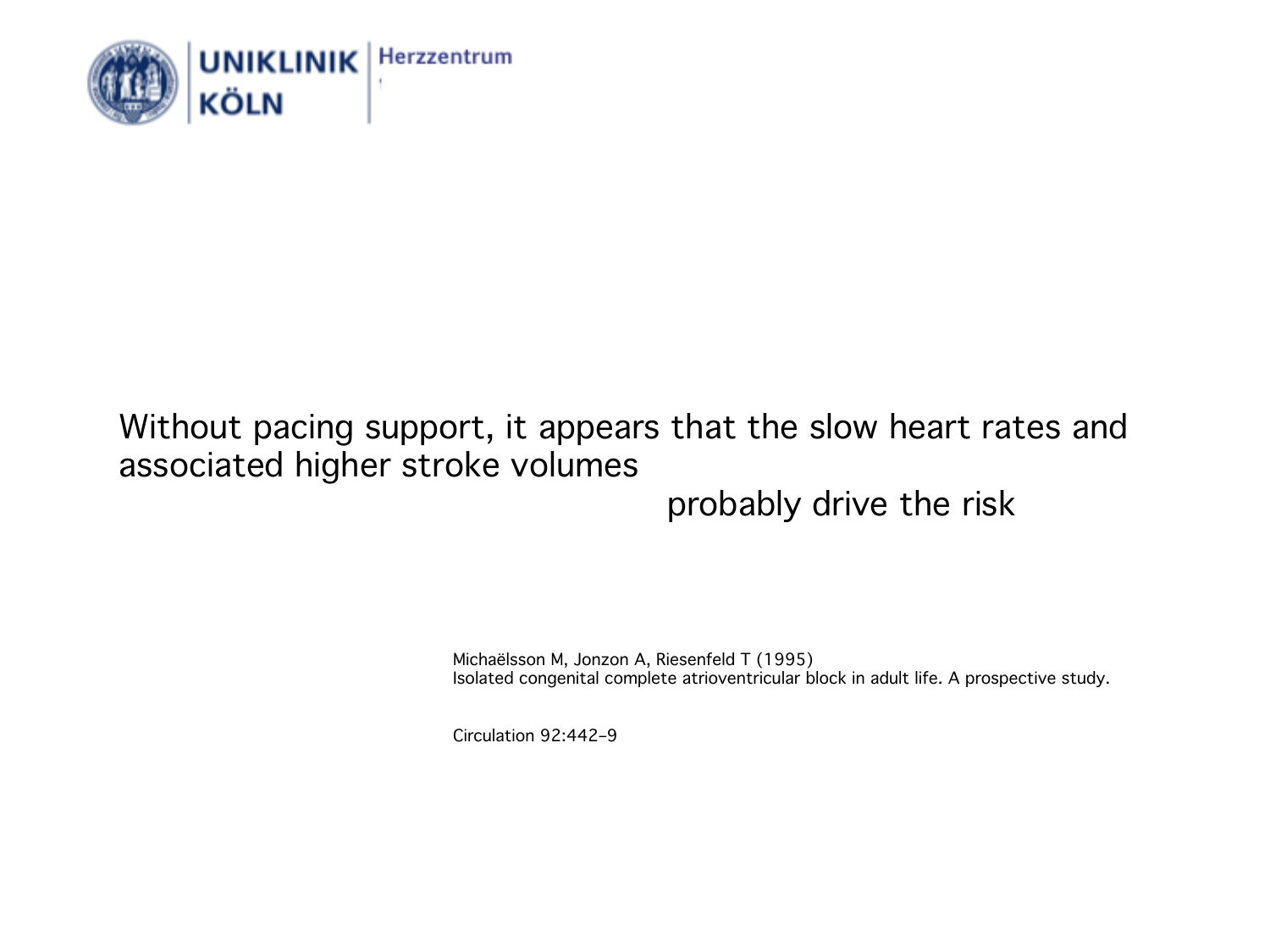

#### Diagnostic steps

- History
- Examination
- ECG
- Holter
- ECHO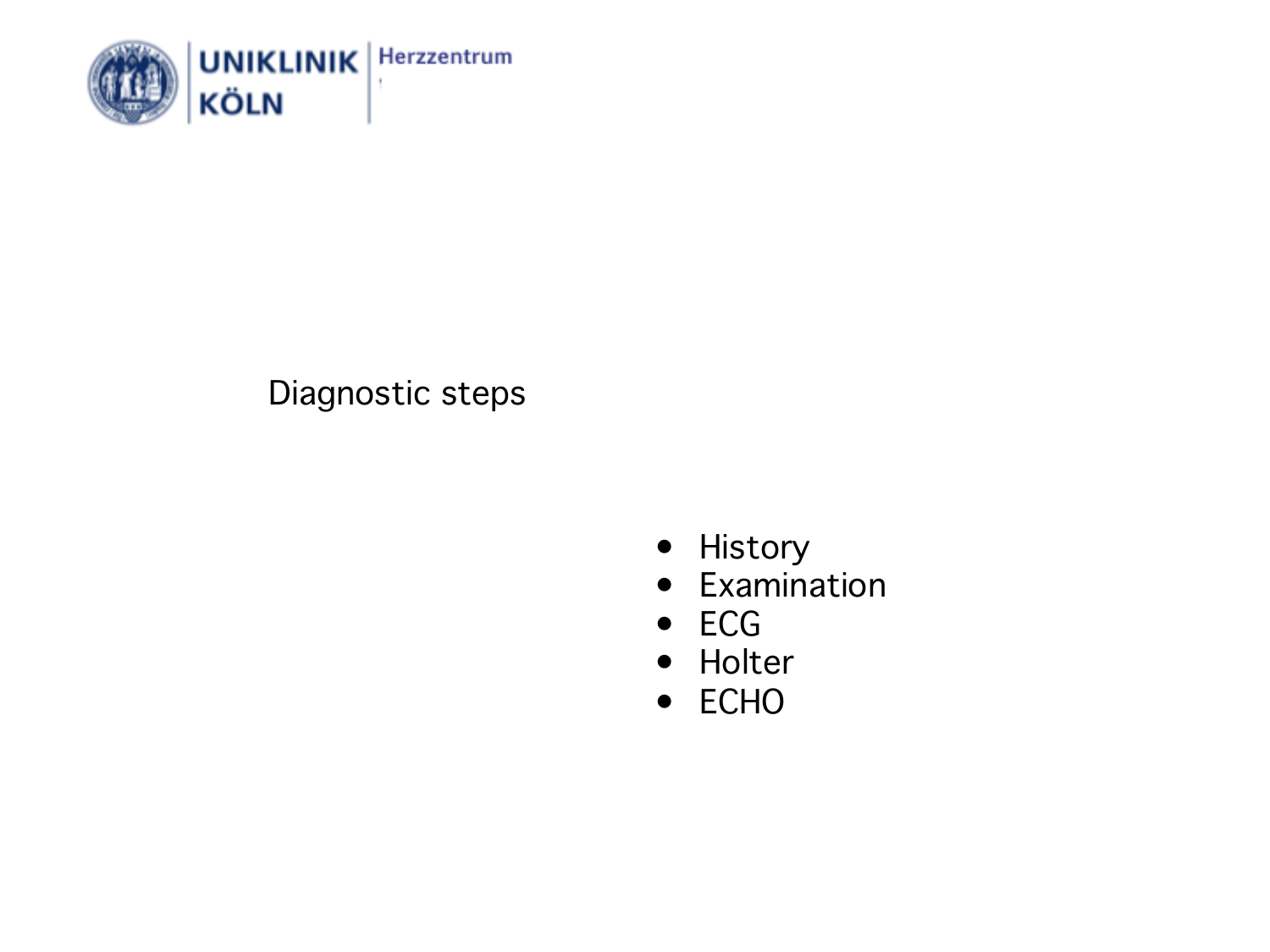

## Diagnostic steps

- ventricular and atrial heart rate at presentation
- minimum ventricular heart rate
- arrhythmias
- pauses
- diameter of the cavities of the heart
- function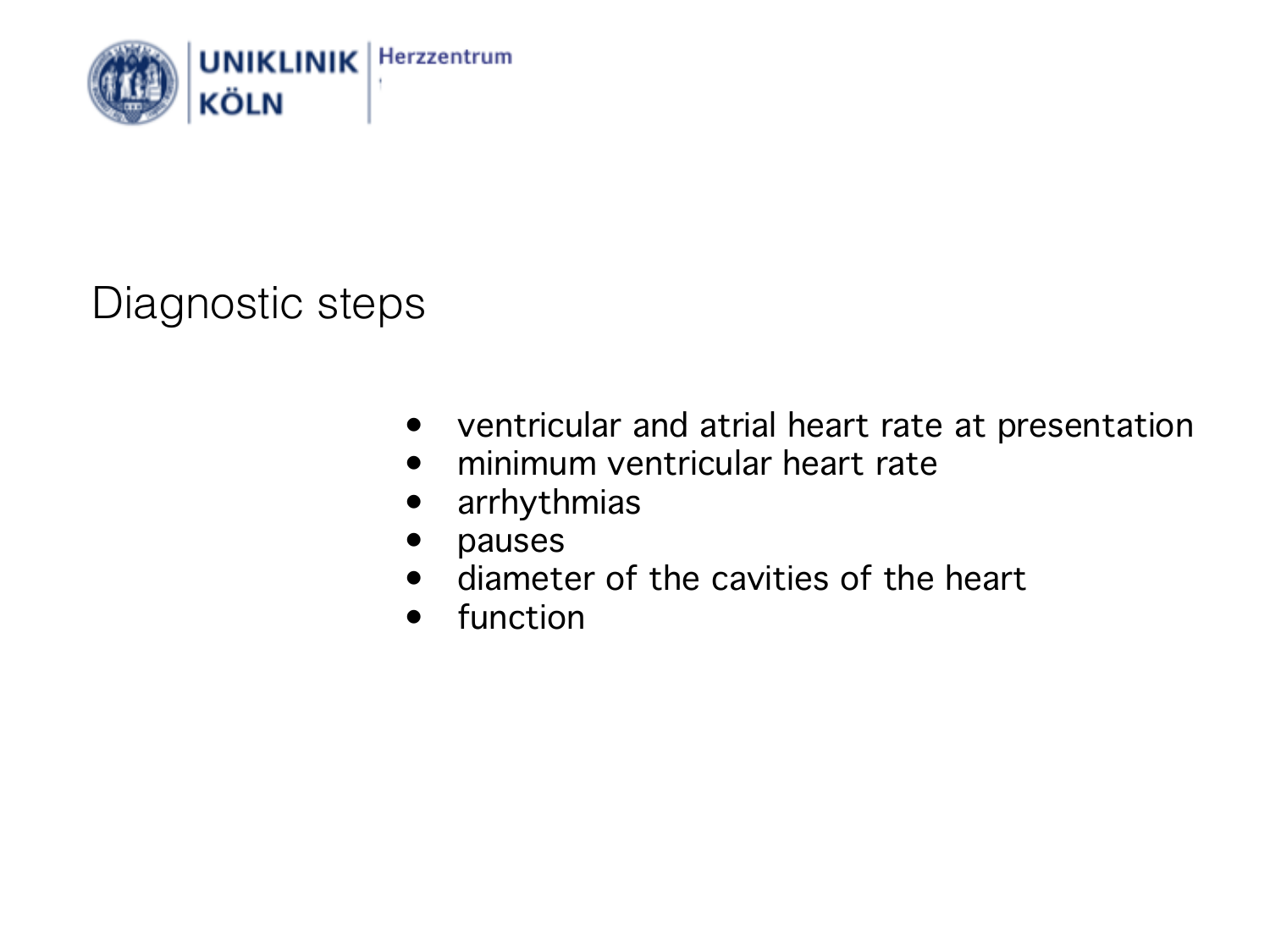

#### Indications for PM placement are as follows: for symptomatic children

- signs of heart failure
- left ventricular dysfunction
- wide QRS interval
- prolonged QT interval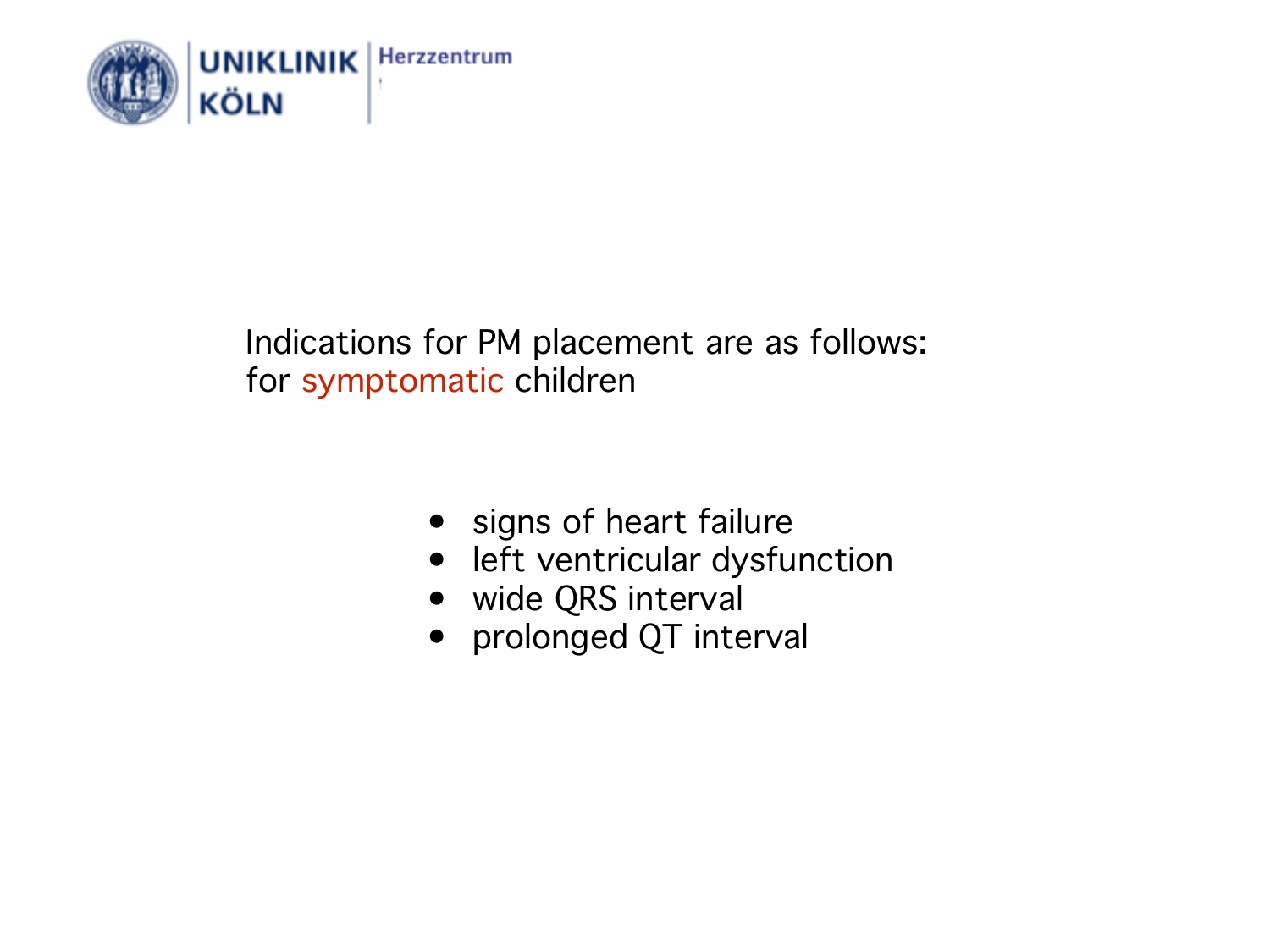

#### Indications for PM placement are as follows: for symptomatic children

CHD-AVB: ventricular HR <70 bpm (Class I, level of evidence B)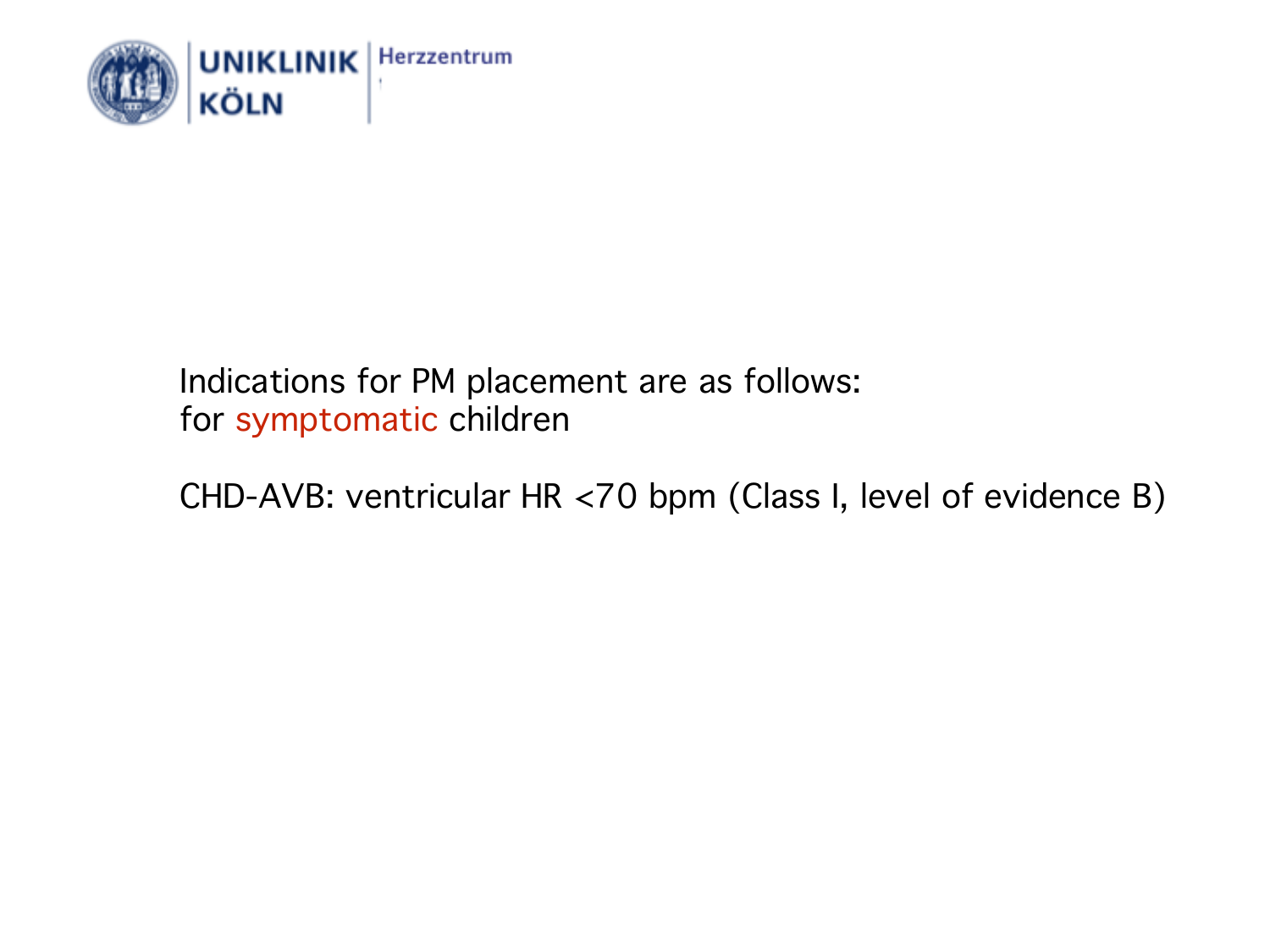

Indications for PM placement are as follows:

for asymptomatic neonates and infants, prophylactic pacing was indicated when the

• ventricular rhythm was <55 bpm

in asymptomatic children beyond 1 year of age

- average heart rate <50 bpm
- long pauses on 24 h recordings
- and/or frequent PVB

Villain E. Pacing Clin Electrophysiol 2008;31(Suppl 1):S17–20. Paul T German guidelines on bradyarrhythmias 2010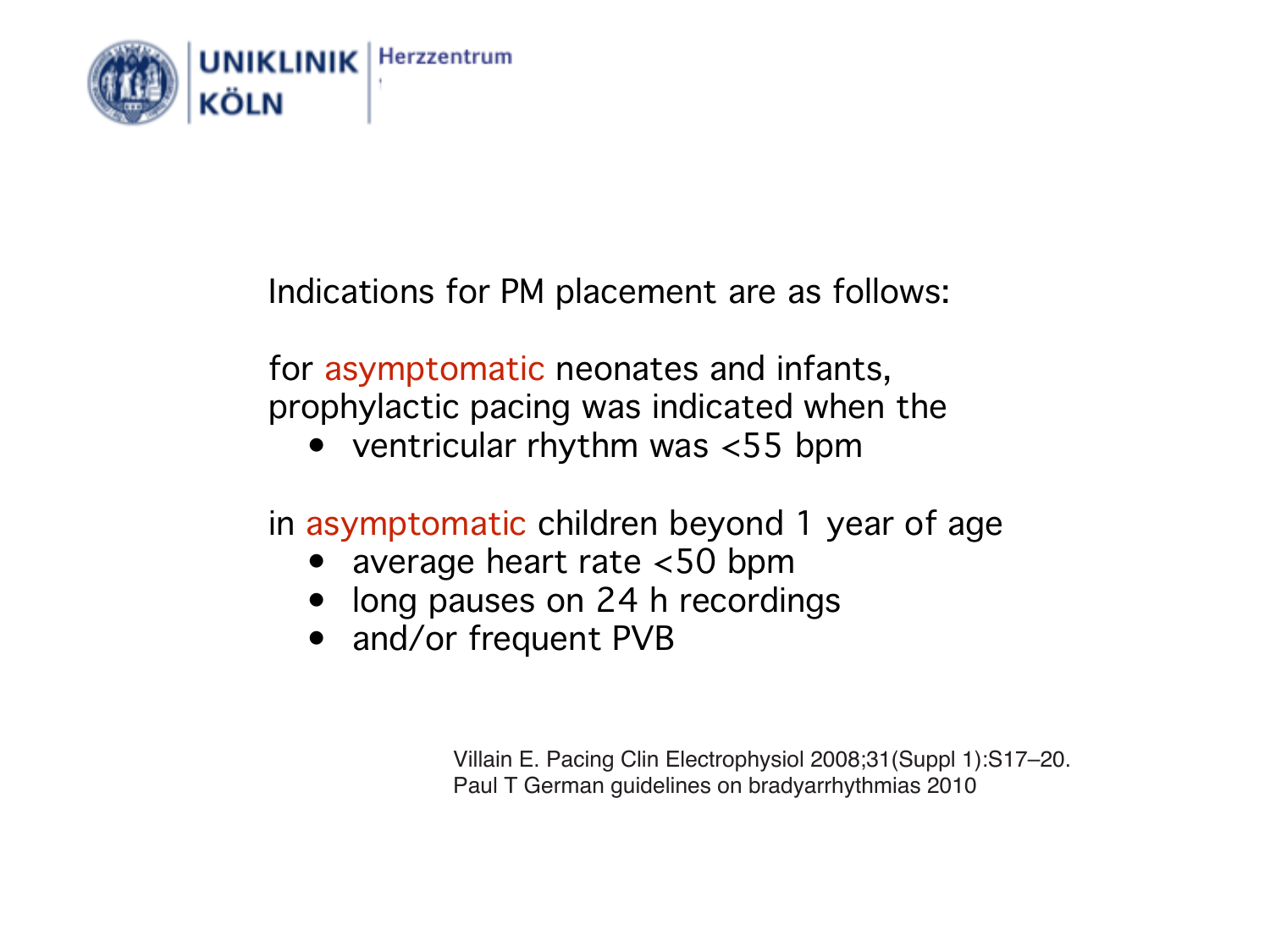

Diagnostic steps

steps repeated as appropriate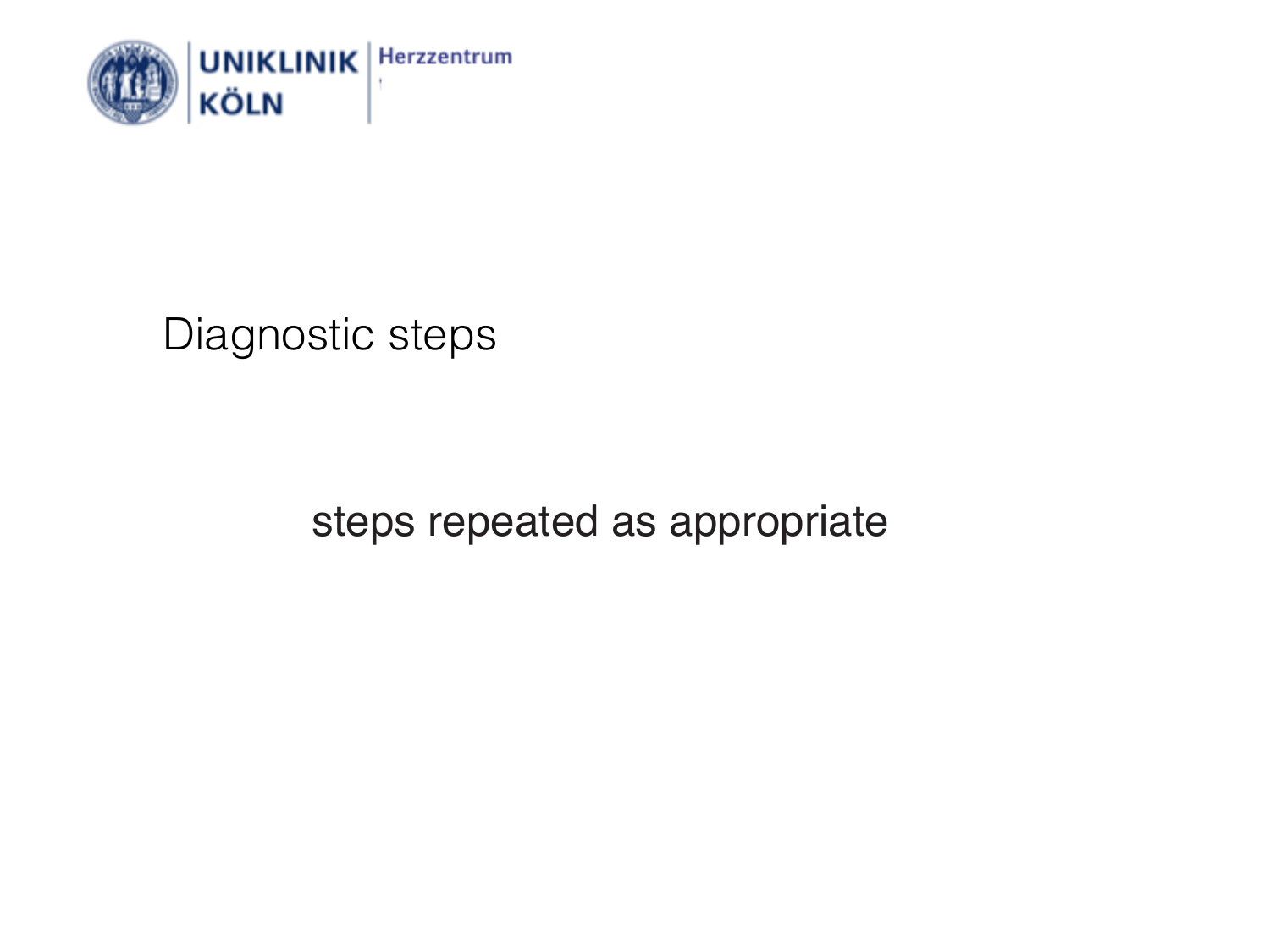

#### Large series of congenital AVB, reported 95% of second degree **block progressing** to complete block during fetal or postnatal life

*Lopes LM et al. Circulation 2008;118:1268–75.*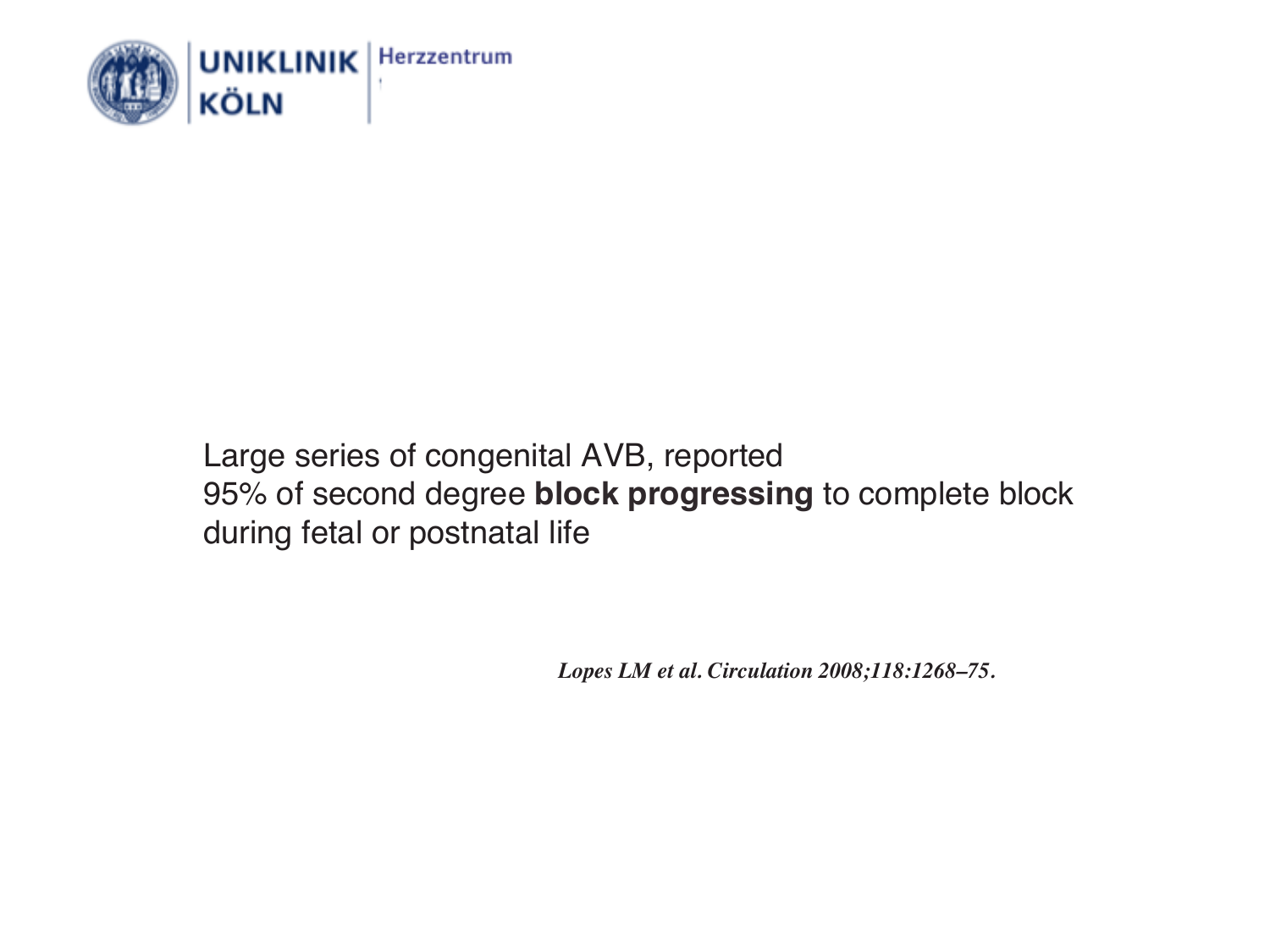

## Inherited progressive cardiac conduction disease (PCCD)

- progressive conduction abnormality
- with an otherwise structurally normal heart
- hereditary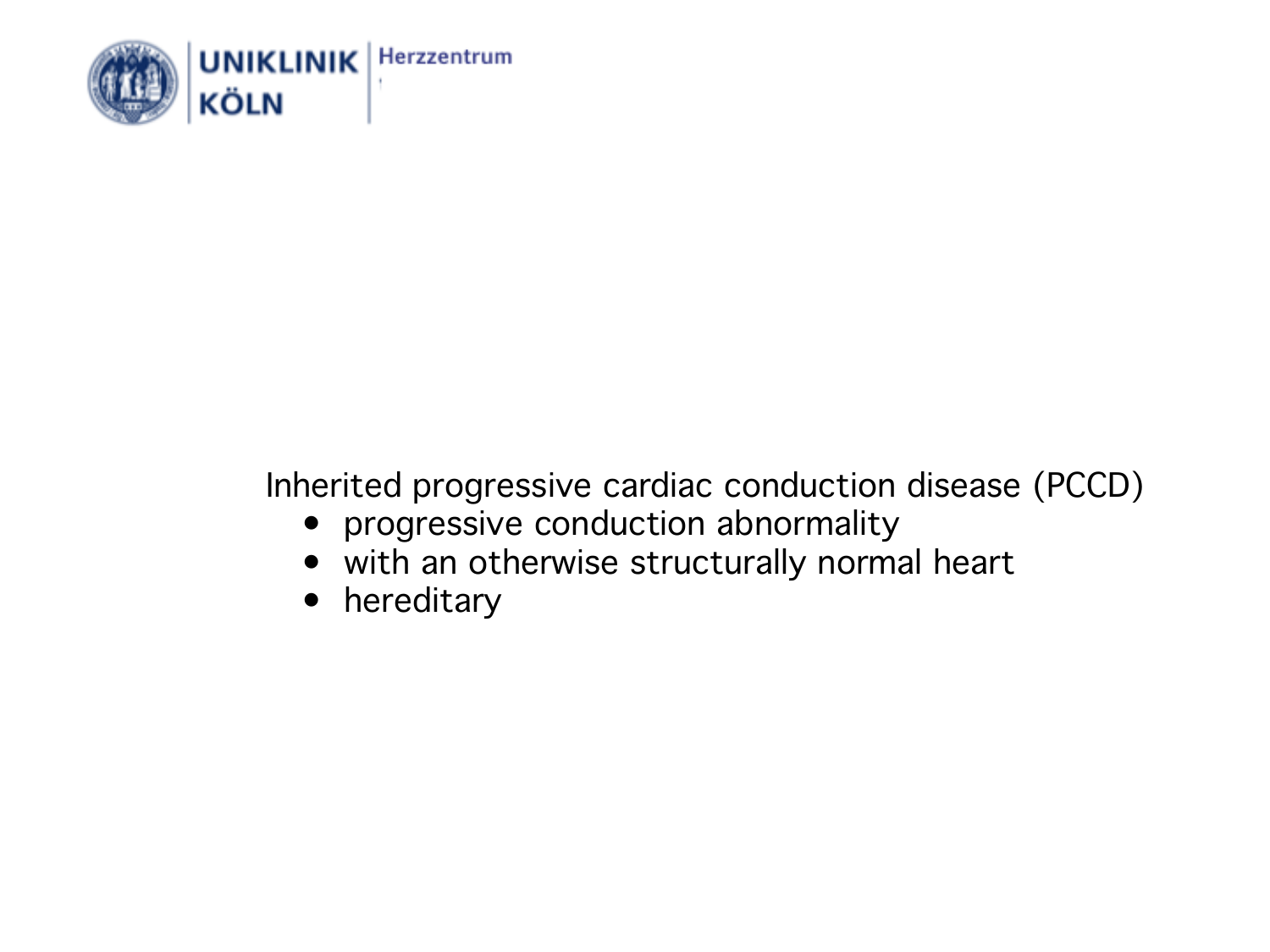

PCCD progressive conduction abnormality linked to genetic variants in the ion channel genes SCN5A, SCN1B, SCN10A, TRPM4, KCNK17 & genes coding for cardiac connexin proteins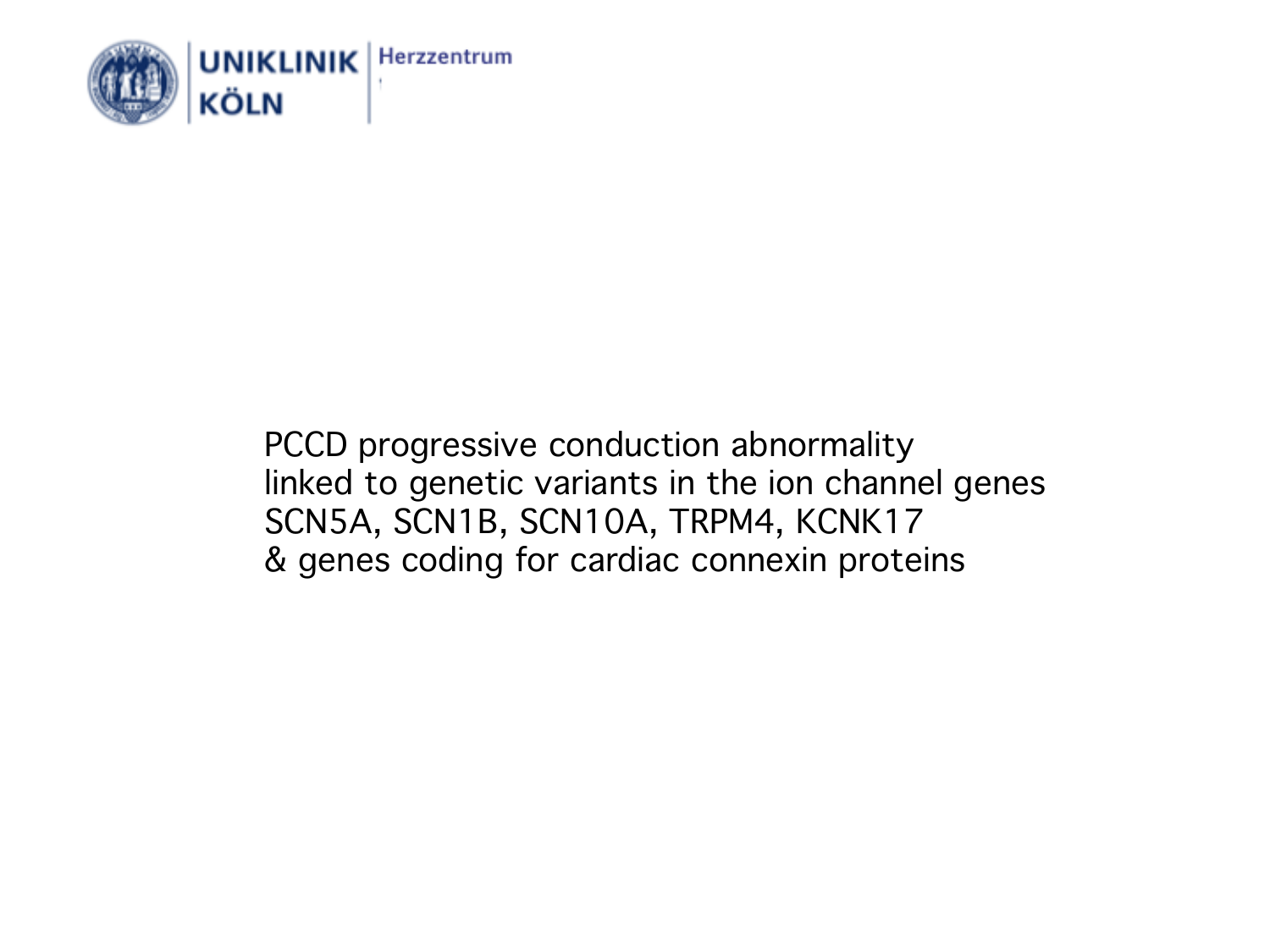

Holt-Oram syndrome (Tbx5 mutations)

- autosomal-dominant inherited disease
- radial ray upper limb abnormalities,
- cardiac septation defects,
- ... and cardiac conduction disorders

(may occur even in the absence of overt structural heart disease)

*Baban A et al Am J Med Genet A 2014;164A:1419–24*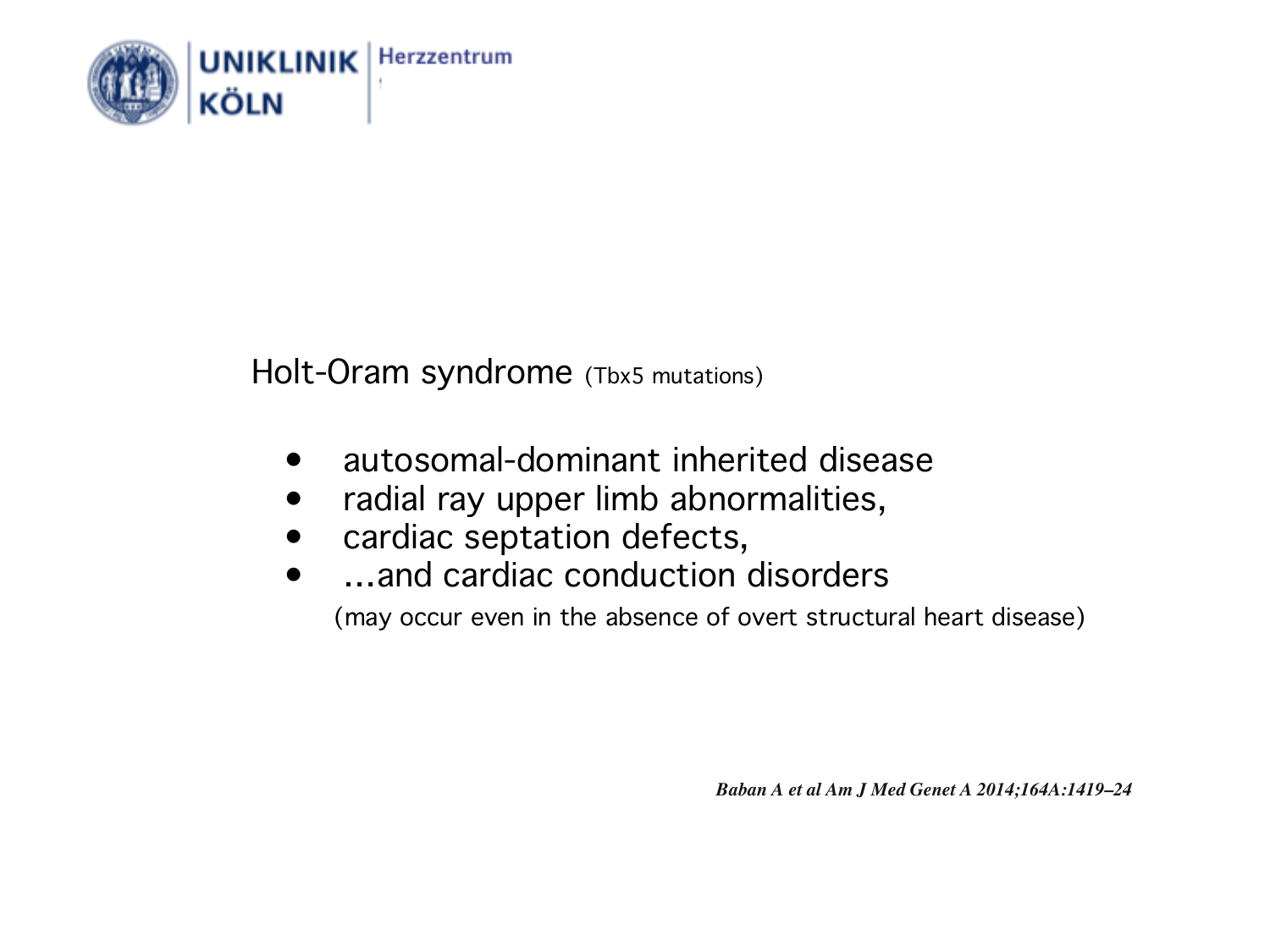

AVB and •skeletal myopathies •muscular dystrophies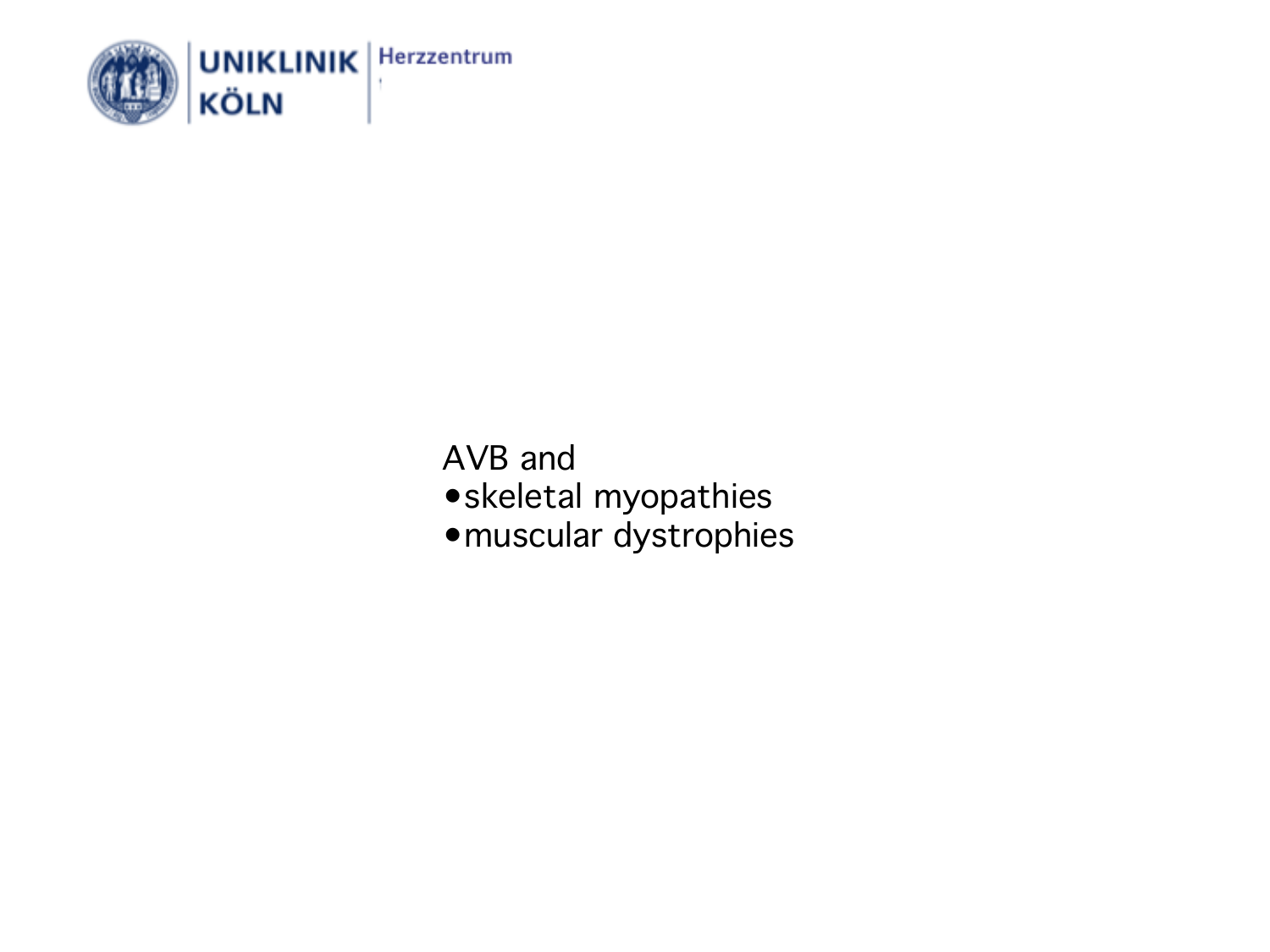

Lyme disease (borrelia infection)

complete heart block is usually reversible with appropriate antibiotics

*Forrester JD et al. Clin Infect Dis 2014;59:996–1000*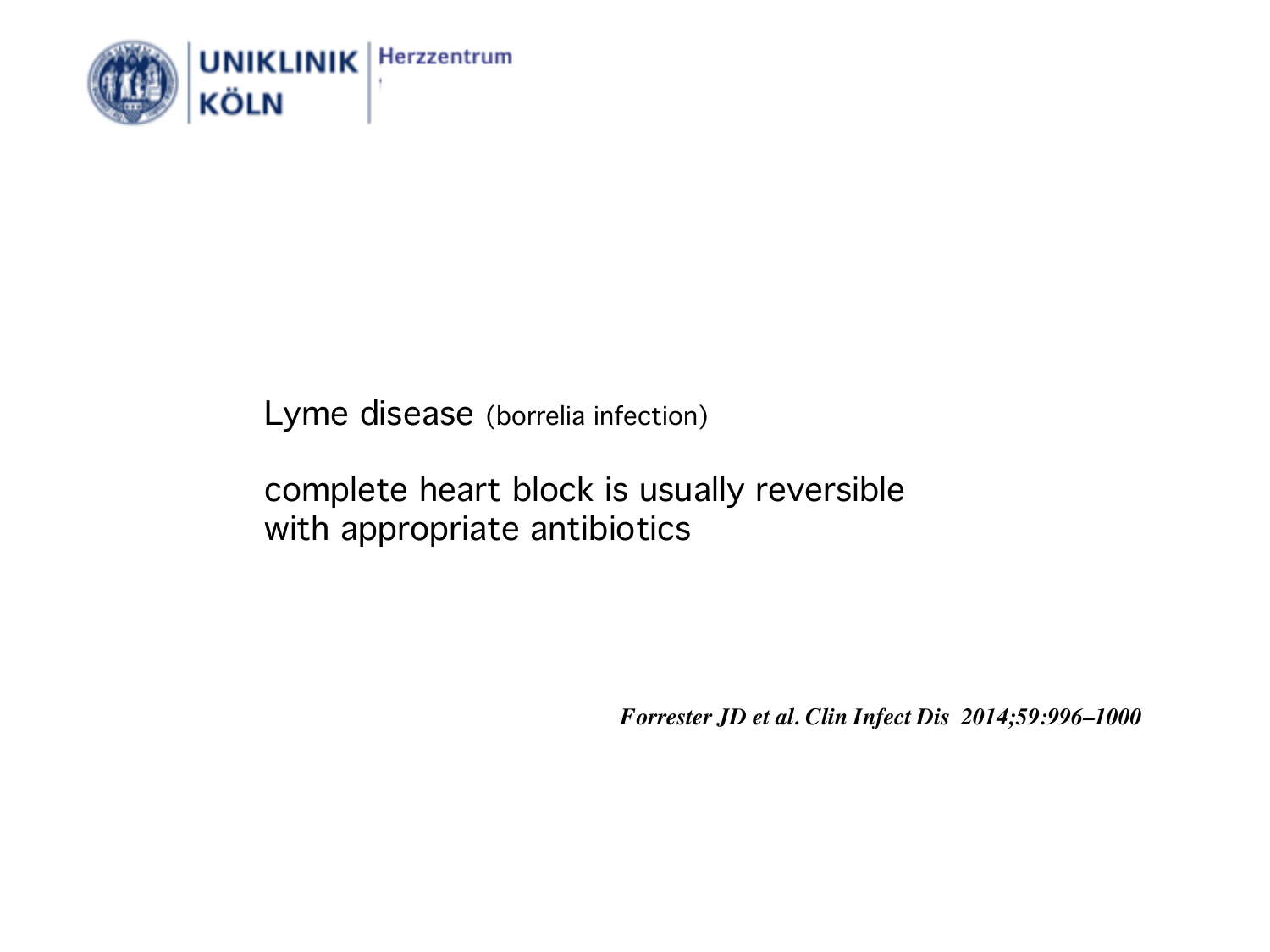

post-op AVB:

wait 7 - 10 days